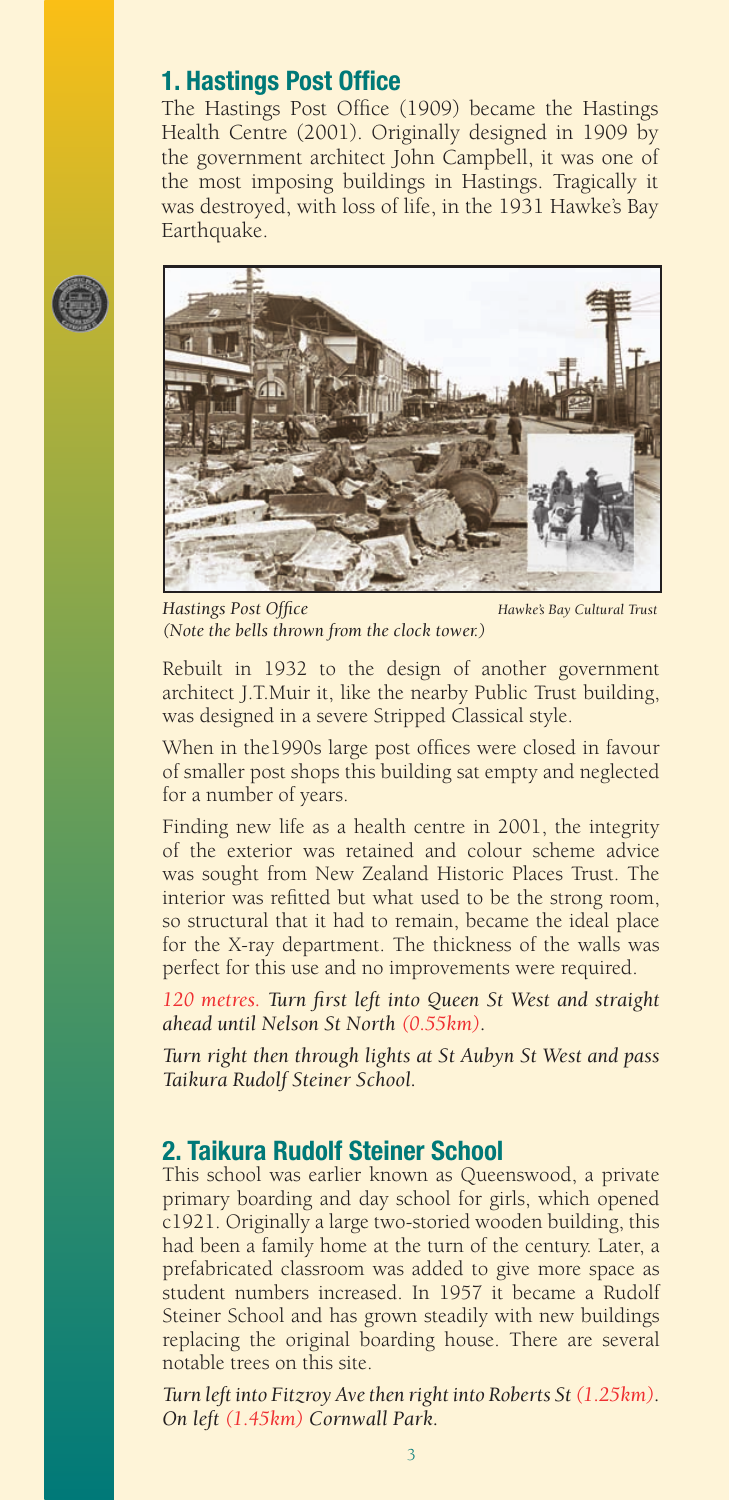# **3. John Holt Memorial Display House**

This display house was given by Rhodda Burr and opened on 15 March 1966 in memory of her pioneer parents John and Violet Holt. The Holt family were generous benefactors to Hawke's Bay.

Rhodda Burr farmed at Te Aute then, in later years, lived in Tomoana Rd opposite the duck pond. She travelled widely and felt Hastings needed something to add to the interest of the town. In addition to the structure of the display house, which originally held a collection of begonias, she paid for the internal statuary and many of the plants.

*1.5km Note former Tea Kiosk in park (now a Play Centre). Right into Kitchener St, left into Nelson St North, then left into Cornwall Rd. View Eversley Rest Home on left corner. Continue on Cornwall Rd and view -*

*2.0km Bird Aviary and Cricket Pavilion (toilets). Turn left into Tomoana Rd pass Cornwall Park and on left Lion Memorial (hidden) and water features (2.4km).*

# **4. Cornwall Park Lion Memorial**

This interesting old monument was modeled on a living Wellington Zoo lion known as 'King Dick'. The plaques explain that the land for the park was donated to the people of Hastings in 1901 by the daughters of the late Archdeacon Samuel Williams. When, in the same year, the Duke and Duchess of Cornwall visited New Zealand, the park was named in their honour and ten years later the drinking fountain was constructed to mark his coronation. His son, the Duke of York, visited with the Duchess in 1927 and was crowned King George VI on 11 December 1936.



*Mayor G.Maddison introducing Deputy Mayor M.Johnson and his wife to the Duke and Duchess of York. Jones Family.*

#### *2.5km Note Osmanthus Chinese Gardens on left.*

Hastings was the first New Zealand city to establish a sister city relationship with China. This was with the city of Guilin in 1981. The garden was designed and much of the structure gifted by the Guilin City Peoples' Government.

*Continue on Tomoana Rd, through lights; turn right into Heretaunga St West (3.4km) to Rush Munro's Ice Cream Parlour on left (3.6 km) opposite McLean St.*



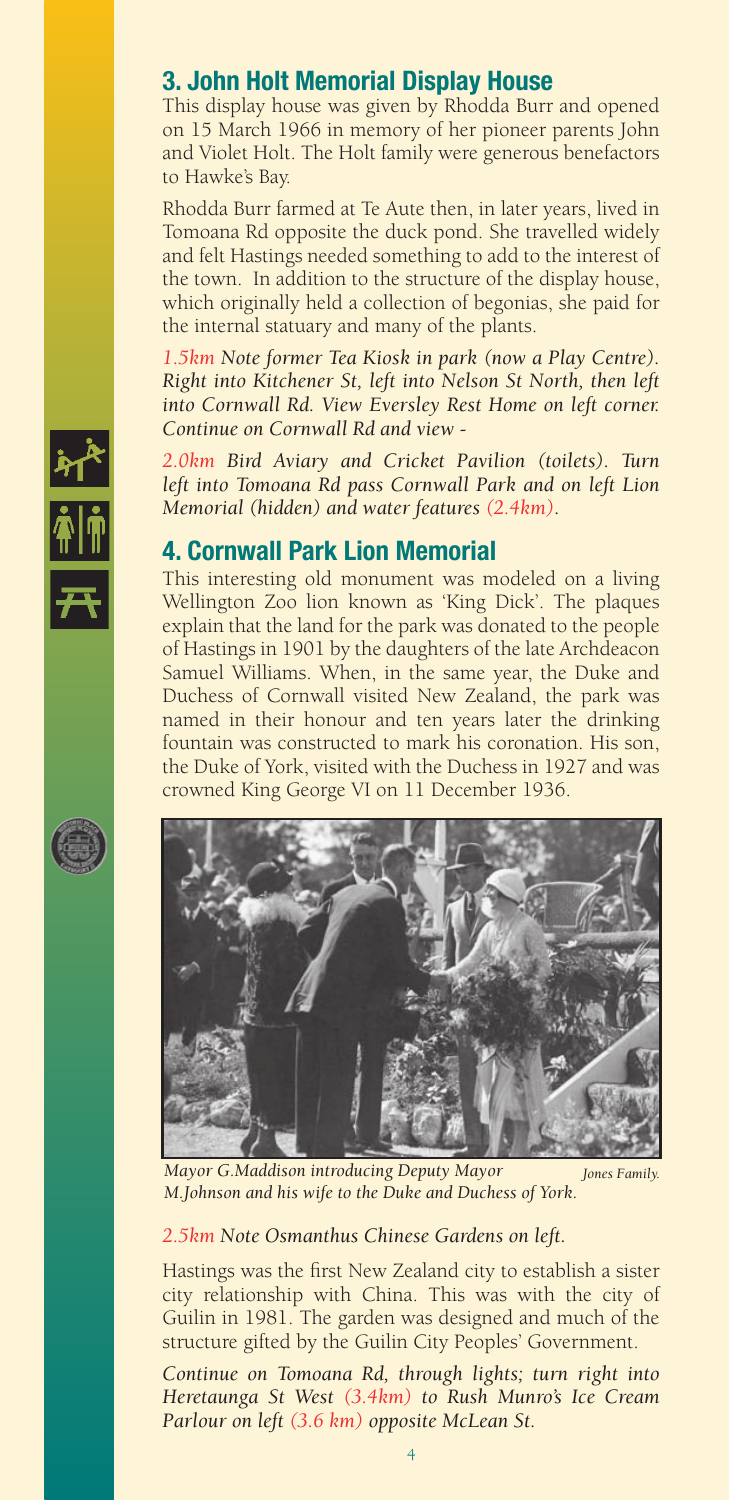



*Rush Munro of New Zealand Ltd*

The quirky cottage was built by Fredrick Charles Rush **5. Rush Munro's Ice Cream Parlour & Gardens** 

Munro who started a confectionery business in Hastings in 1926 and moved it to the present location after the earthquake which destroyed his earlier shop. The building is largely unchanged, and still furnished with the quaint furniture which he presumably made and painted himself.

*Continuing on Heretaunga St West turn left into Townshend St – The Church of Jesus Christ of Latter-Day Saints on corner. Next turn left into Southampton St West then right into Pepper St (4.4km) where at No 809 Pepper St you will see the Art Deco house.(4.9km).* 



*Architect Albert Garnett's classic Art Deco house in Pepper St (1936), built for the jockey Percy Atkins, was closely modelled on an almost identical house built in Gisborne for Atkins' employer, Sir Robert Kerridge. Don Trask*

*5.0km Turn left into Gordon Rd and on right is Ebbett Park (5.25km).*

## **6. Ebbett Park**

In 1927 this park was a gift to the people of Hastings from Mrs E.M.Ebbett. The area given was approximately six acres. The entrance from Gordon Road was framed by Maori carvings donated by Mr George Ebbett. These carvings, originally carved in Rotorua, are now on display in the foyer and chamber of Hastings District Council building.

Ebbett Park is an interior park with the road frontages reserved for building sites. All houses erected along the Oliphant Rd boundary had to face the park and have free access to the reserve.

At a later date c1946 a further area of approximately two acres was added to the southeastern end of the park.

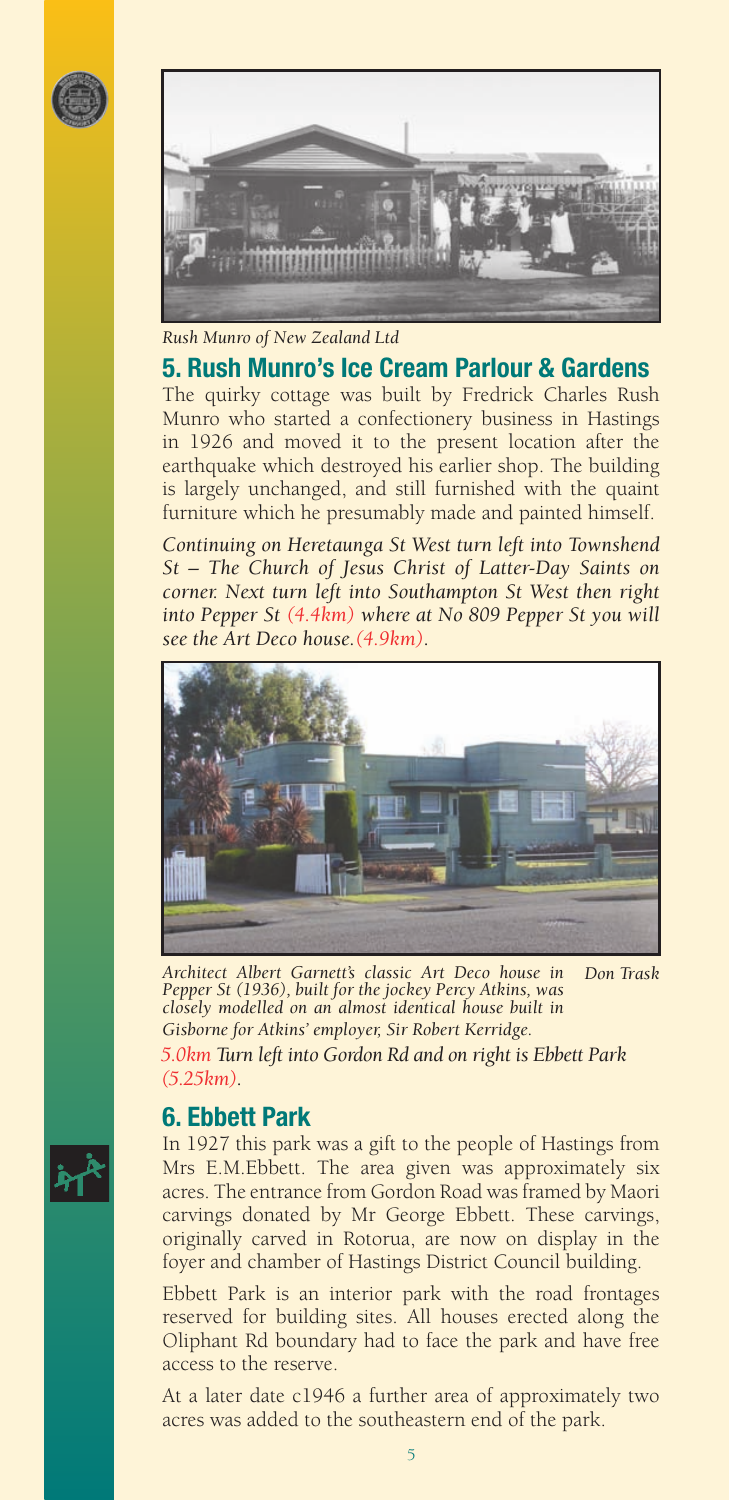At different times the park was headquarters for the basketball association and the West End Tennis Club. The park has children's play apparatus and most of the trees were planted about the time the park was established.

*(Note the Spanish Mission architecture of the Albert Garner designed house, on the right corner of Gordon Rd and Southland Rd, built for Miss Ebbett). From here look straight ahead beyond the racecourse where you can see the shape of the legendary Sleeping Giant in the Havelock North hills. (See Waimarama Heritage Trail Brochure for legend of the Sleeping Giant).*

*Turn left into Southland Rd. past the Hawke's Bay racecourse on right.*

### **7. The Racecourse**

This venue is recognised as being one of the best courses in the country, very well appointed and close to the centre of the city. The Hawke's Bay Jockey Club was formed in 1866. In 1884 they purchased the original 80 acres from the A & P Society for £7,500. The present grandstands were built in 1913-14 and damage in the 1931 earthquake was soon repaired. Improvements in the facilities continue to be made by an active and forward looking committee.

*Turn right into Prospect Rd (travelling through car park) passing Royston Private Hospital on the left (5.8km).* 

## **8. Royston Hospital**

Following the1931 earthquake the matron of the small private surgical hospital known as Royston, unable to work from a damaged building, transferred her staff and equipment to the kiosk at the Hastings racecourse and set up an emergency surgery unit. Soon afterwards, they relocated to the former Harris family home just across the road. This same home forms the base of Royston Hospital today.





*Royston Hospital - Former Harris family home.*

Subsequently the house was bought by a group of doctors. Twenty years later, they donated their investment to a charitable trust which continued to run Royston until 1993. That year the trust joined with a group of medical specialists to form a joint venture company to begin the process of rebuilding the Royston facilities.

Almost ninety years on, the face of Royston has changed many times and in place of a small, community run, cottage hospital it is one of New Zealand's foremost private facilities.

*On the right, (6.0km) in the racecourse grounds, you will pass a totalisator. ( Note unusual architecture)*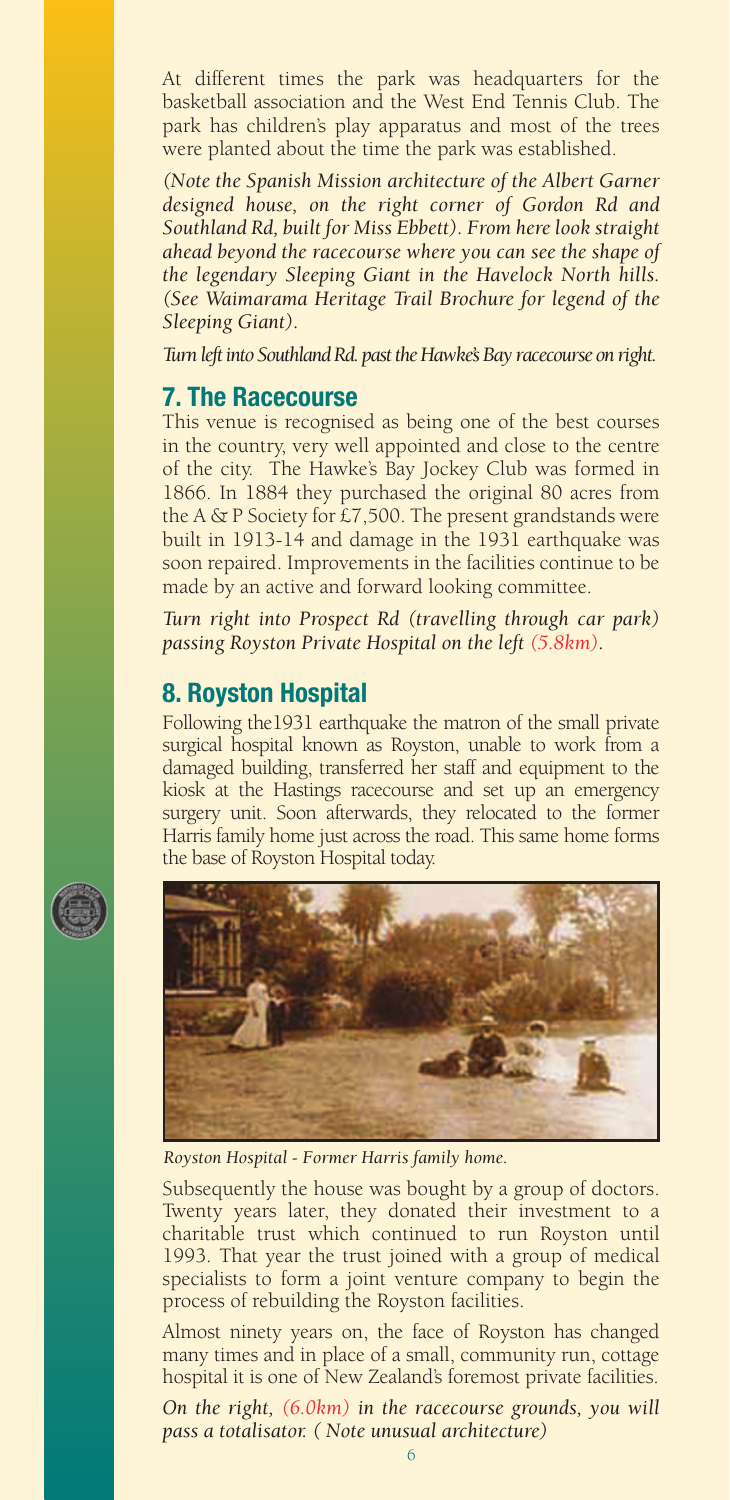



*Continue to end of road and observe the old racecourse gates on the right. Turn left (6.25km) into the plane tree lined Market St South. This was the route walked by race goers as they left the railway station and walked to the races. Continue along Market St South until the Lyndon Rd corner noting St Andrew's Presbyterian Church on the right (6.55km). Totalisator Don Trask* 

## **9. St Andrew's Church**



*St Andrew's 1880s -St Andrew's archives*

The first church was built on Market St South 100 metres north of the present church, where the St Andrew's Hall now stands. It was opened on 11 February 1883 and seated 130. In 1905 the decision was made to build on the site of the present church. The Natusch designed building was opened in 1906. In the 1931 earthquake the church suffered considerable damage and the prominent spire was not replaced. After 72 years of service the second

St Andrew's was demolished and replaced by the present modern complex which opened on 9 August 1980.

*Turn left into Lyndon Rd West and pass St Matthew's Anglican Church on the right, corner of King St South.* 

## **10. St Matthew's Anglican Church**

One of Hastings oldest iconic buildings, St. Matthew's Church holds a category one designation from New Zealand Historic Places Trust. The totara and rimu nave, designed by C.J.Mountford and built by Robert Holt of Napier, was consecrated in 1886. Additions designed in 'modernised, perpendicular Gothic' style by F.de J.Clere and built by J.W.C.Monk in reinforced concrete were completed in 1915. Damage was sustained in the 1931 earthquake and the tower rebuilt to a reduced height. In 1985 the chancel area was refurbished and a unique and beautiful wooden screen added to the Lady Chapel entrance. The interior features some superb woodwork by J. Ellis, the city's finest organ and outstanding stained glass windows. In particular the windows by Karl Parsons in the Lady Chapel are credited as being among the best in the nation.

St. Matthew's Primary School established in 1995 stands on the site of the old vicarage and an Early Childhood Centre is also now part of the complex.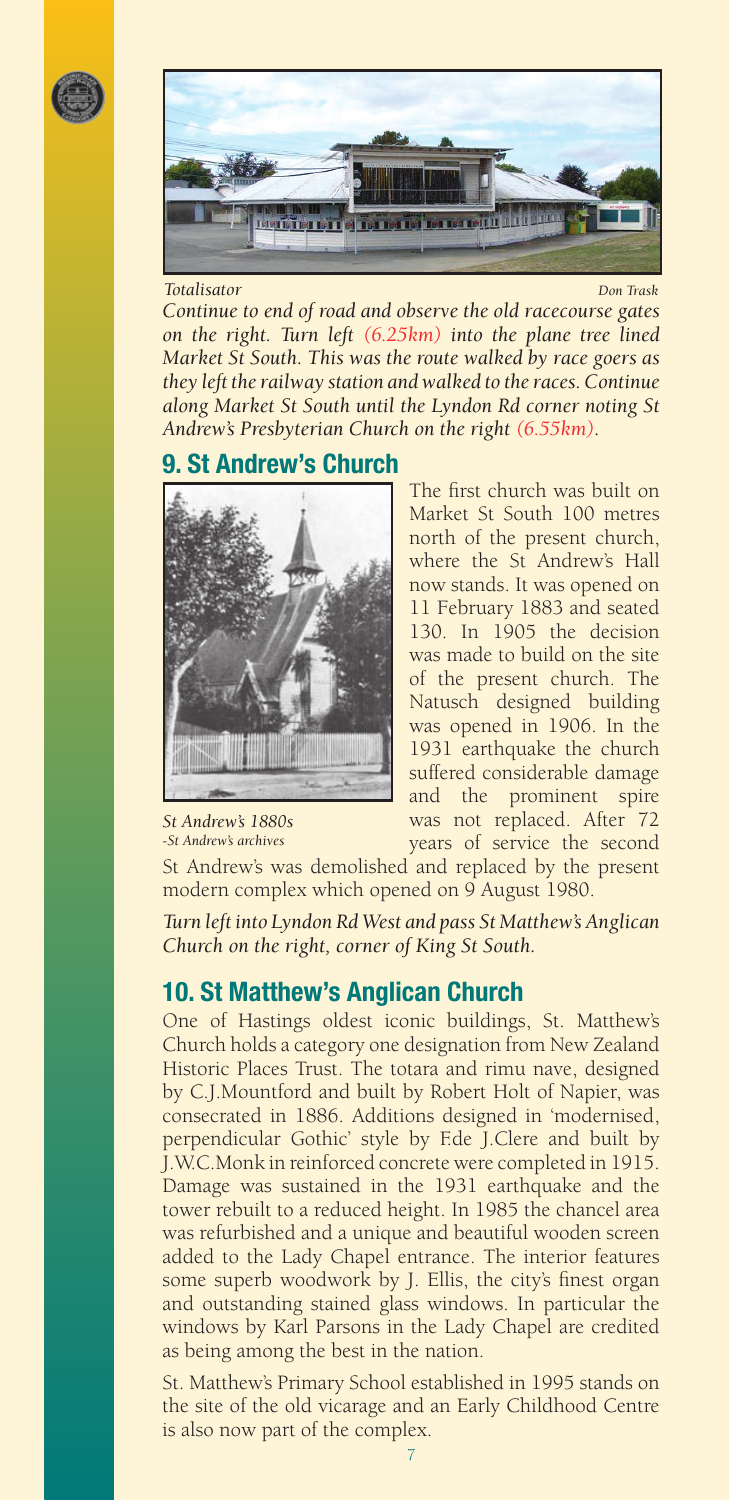



*St Matthew's – pre 1931 Earthquake St Matthew's Archive*

*At King St South turn left then right at the roundabout into Southampton St West. (6.8km) Continue along passing, on the left, St Leonard's Park and Stortford Lodge Sale Yards (8.0km).* 

# **11. Stortford Lodge Sale Yards**

This complex, covering about eight acres, was established in 1902 and handles 53,000 cattle and 500,000 sheep annually. Even though it is somewhat reduced in size from the original set up, it is still the third largest of its kind in the country. Sale days are Mondays and Wednesdays and the change to live weight scales took place in 1990. Although now owned by one company, four companies use the complex for stock sales. Every sale day can be of interest and it is a recommended stop in order to experience the excitement of the auctioneering.



**Stortford Lodge Sale Day** Hastings District Council

*As you turn right at the lights into Maraekakaho Rd see the original Hastings Cemetery diagonally opposite on the left (behind the corner building). The fi rst burial here was on 27 April 1882 and a crematorium was opened in 1944.* 

*Continue through to Stortford Lodge roundabout. The old Stortford Lodge Hotel was situated on the south east corner of Heretaunga St. West and Maraekakaho Rd.*



**Stortford Lodge Hotel Alex Houston Collection**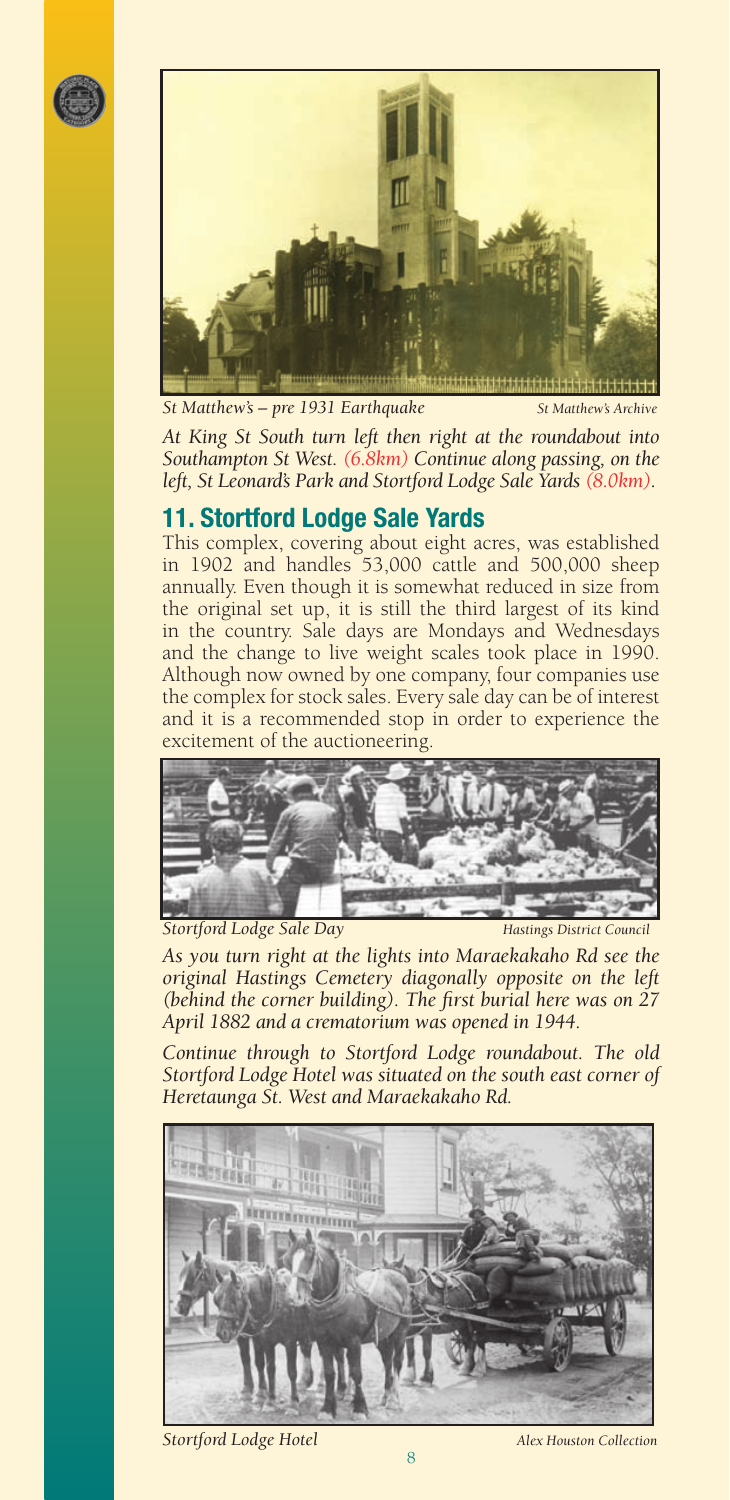# **12. Stortford Lodge**

This area developed as a commercial satellite to Hastings to meet the needs of the industries which were establishing here. These included Frimley Orchards, a cannery, Horton's Nursery, a dairy factory and the sale yards.

William Stock was responsible for many of the early buildings in this vicinity including a hotel, which he built in 1888. In 1907 it was shifted to the corner site now occupied by the B.P. Service Station and enlarged to meet growing needs, to provide accommodation and a convivial meeting place where much business was conducted. To service the needs of the industries, William Stock built a general store. There was a butchery, a cool store, and a very early petrol station selling brands such as Plume, Big Tree and Union.

William Stock came from a small village, just NNE of London, called Bishop's Stortford. Its name, which in the Doomsday Book is entered as Estereferd, was transliterated to Stortford. The village dates back to Roman Times and was sold to the Bishops of London c1060.

*Go straight through the roundabout into Pakowhai Rd. (8.6km) past Frimley Primary School (established 1952). Go through lights and pass Hastings Girls' High School (established 1956) and Lindisfarne College (a boys' boarding and day school) (9.3km).* 

## **13. Lindisfarne College**

Lindisfarne College was founded in 1953 under the direction and auspices of the Presbyterian Church of New Zealand. It includes intermediate and secondary school in its curriculum and the academic reputation is of the highest standard for the success rate their students attain in external examinations. Within the grounds, the original home is used for the administration of the college. Lindisfarne was owned by Harry and Rose Smith (nee Tanner), whose daughter, Ethne Rose, married Edward Jasper Herrick who purchased the property from them.

Lindisfarne or Holy Island is a village, an island and a Parish in Berwick District, Northumberland.

The name Lindisfarne was taken from the rivulet Lindus or Lind, which enters the sea from the opposite shore, and from the Celtic word Fahren, which signifies "a recess".

*9.55km Turn left into Lyndhurst Rd. Pass the Lindisfarne College sports fields and Frimley Park on the left. Turn left into Nottingley Rd (10.45km) then left into Ikanui Rd (11.2km). On right corner at Frimley Avenue was the site of the earliest cannery in Hawke's Bay.* 

## **14. The Frimley Canning Factory**

The Cannery was opened in 1904 by James Nelson Williams to process the fruit grown in his orchard which included 60 miles of peach trees. In its first season 150,000 cans of fruit were produced. Although labour shortages, transport problems and rumours of mismanagement saw the closure of the cannery after only 9 years, Williams' venture laid the groundwork for an industry which was to rise again and become the mainstay of the Hastings economy.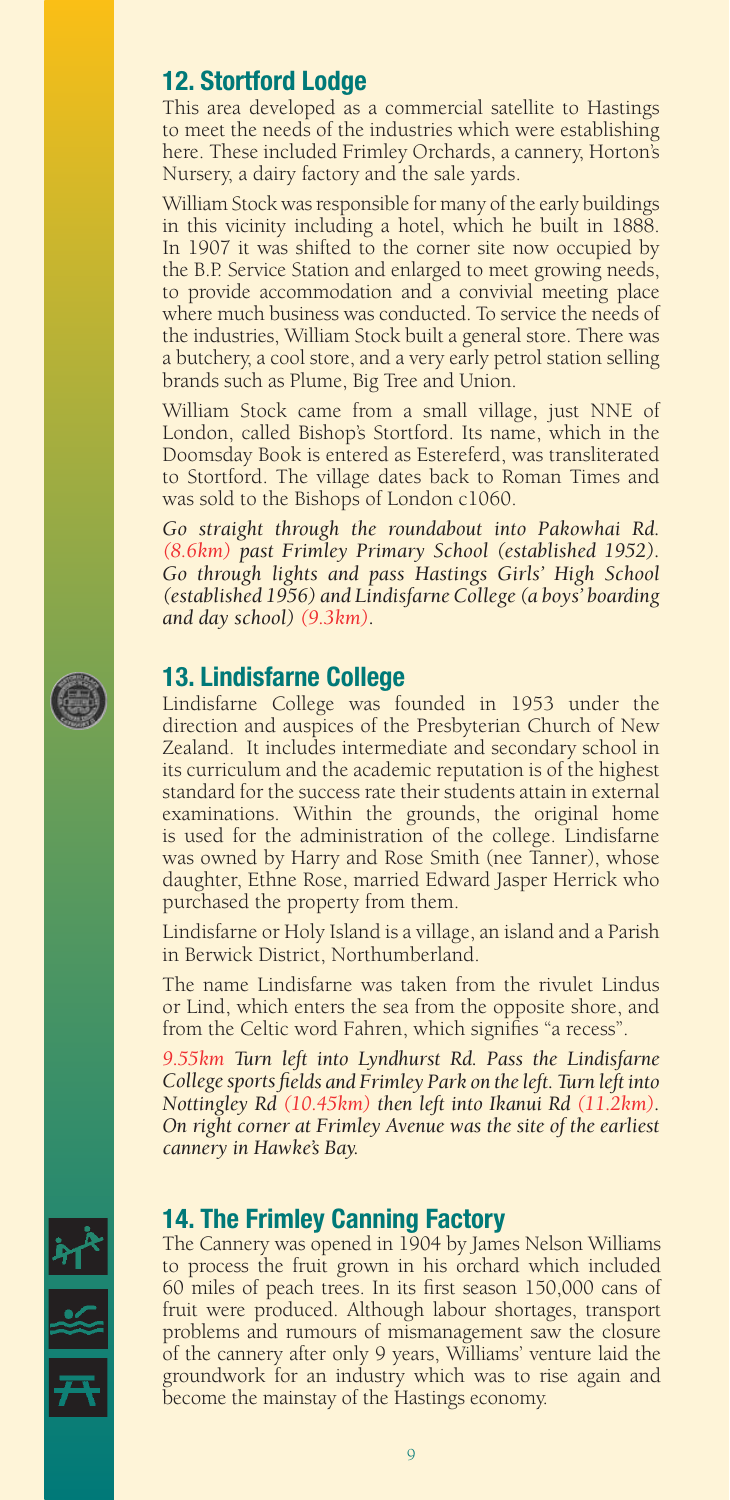*Turn left into Frimley Ave and continue to Frimley Rd, turn right (11.6km), pass on left Hastings Aquatic Centre , Frimley Park and Rose Gardens (site of Historic Frimley Homestead) and Girl Guide Barn (11.85km).*



*1. Frimley Aquatic Centre; 2. Frimley Rose Garden; 3. Frimley Barn* 

*Alex Houston*

## **15. Frimley Park, Rose Garden and Barn**

After the destruction of Frimley homestead by fire in 1951, Elsie Williams and A.B. and H.B.Williams donated the magnificent grounds of over 47 acres to the borough in memory of their pioneer parents.

The park itself is an 'Old English' style park and includes many beautiful and rare trees. Of note is a Necklace Poplar which is the largest deciduous tree in a park setting in the Southern Hemisphere.

Frimley Park has a well-known rose garden with more than 5500 roses.

Girl Guides started in Hawke's Bay in 1924. In 1925 a number of groups were established and the companies were named for the local schools. One – Mahora - met in the old YMCA until, in 1927, Miss Elsie Williams, the owner of Frimley, bequeathed the "barn" (originally the woolshed) to the Mahora Guides, later renamed Frimley Guides.

*Turn right into Hapuka St and right into Omahu Rd. The Hawke's Bay Hospital, former Nurses' Home, Art Deco Bus Shelter (12.5km) and the Soldiers' Memorial Chapel on the left.*

## **16. Hastings Soldiers' Memorial Chapel**

The Hawke's Bay Fallen Soldiers' Memorial Hospital was opened on ANZAC Day 25 April 1928 by the Minister of Health. When the first multi-storey block was built the entrance and administration offices were shifted. A group of nurses spearheaded a fundraising effort and the old entrance and offices were converted into a chapel that was first dedicated on 2 August 1964 by The Right Rev. Dr.N.A. Lesser, Bishop of Waiapu. After major refurbishment it was rededicated on Anzac Day 1988 the 60th anniversary of the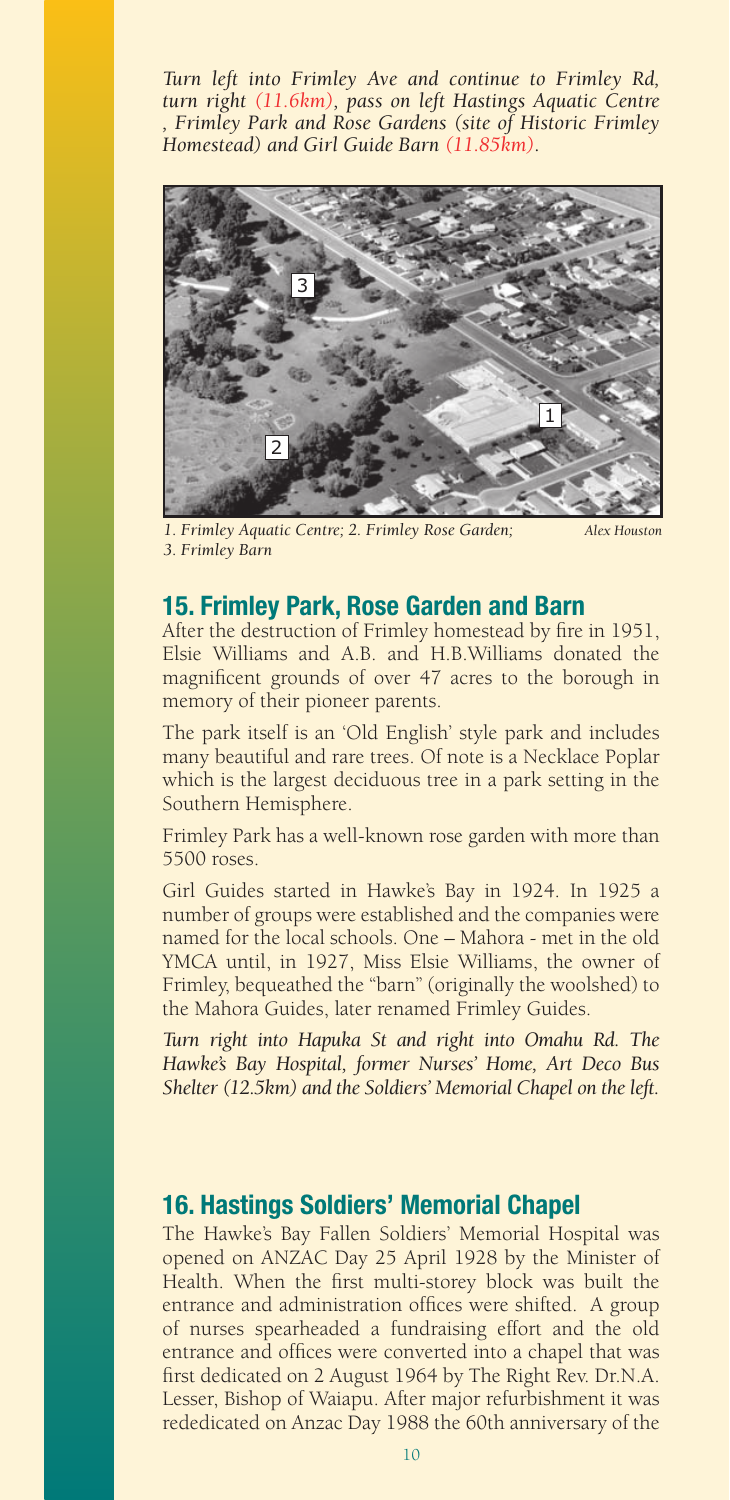original hospital opening. Features of the chapel include the stained glass altar window designed by local artist Geoff Fuller, the tukutuku panels woven by the Wakefield whanau of Porangahau and nursing and military memorabilia from the Napier and Hastings hospitals.



*Hastings Soldiers' Memorial Chapel Don Trask*

*Continue along Omahu Rd past Stoneycroft Homestead (13.4km)on right (set back off road).* 

## **17. Stoneycroft**

This grand old Hastings homestead is a two-storied Victorian Gothic colonial house built c1875 (exact age unknown as records destroyed by fire in 1931 earthquake). It was built for William J. Birch and his wife who farmed a remote station on the Taihape Rd. (See Inland Patea Trail) and used as their town house. The Hastings District Council bought the house in 2005 and the plan is to maintain the house's originality. There are a number of protected trees on the property.

*Drive through the Expressway roundabout or, to take the shorter drive, turn into Ormond Rd (Oak Avenue)(14.1km) (see site 19) otherwise continue past the industrial area approx. 3.4km then turn left into Kirkwood Rd (17.5km) On right pass (18.0km) Matariki Winery then on the right, well off the road, you will see the multicultural Te Aranga O Heretaunga Marae (18.7km), established 2001.* 

*Turn left into Flaxmere Ave, through roundabout,(20.4km) then right into Henderson Rd.*

### **18. Flaxmere**

This satellite suburb began in 1963 when Hastings needed to expand and the Hastings City Council made a submission to the Local Government Commission to accommodate '4000 to 6000 people on land west of the city of very low, natural soil fertility' - now known to be valuable for grape production. On 1 April 1964, 895 acres between Omahu, Wilson, Henderson and Irongate roads were included in Hastings City. The Hastings City Council named the whole area Flaxmere after the first European estate in the district owned by Sir William Russell.



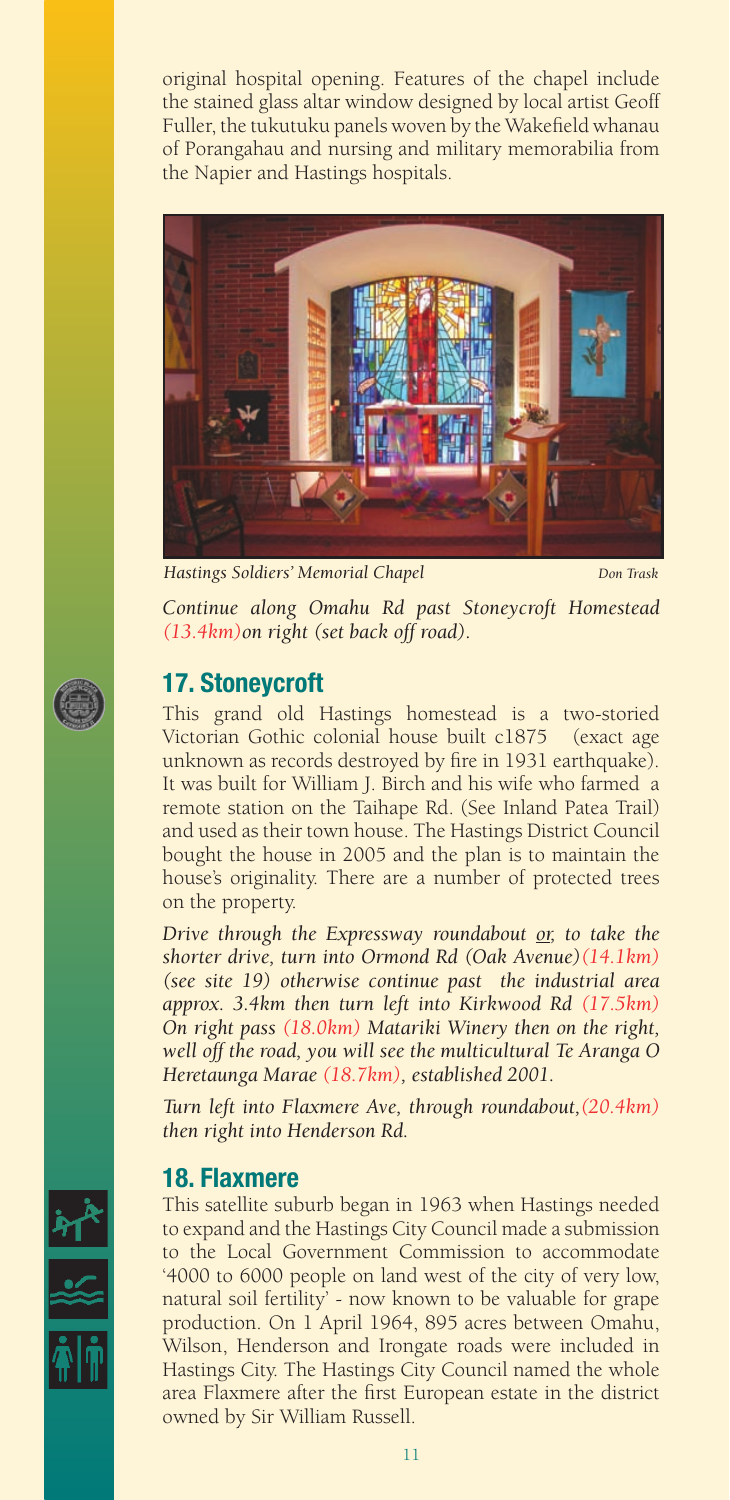In 1975 the Local Government Commission approved a further extension northwest from Flaxmere and another 940 acres were added on 1 April 1976.

Flaxmere has all the usual amenities and services found in a thriving community.

*Drive past Flaxmere Park (20.5km) on left and Flaxmere College on right. Turn left into Swansea Rd and pass on right Flaxmere Shopping Centre and Aquatic Centre. Turn left into Peterhead Ave and left into Wilson Rd (21.7km). Continue until Omahu Rd. Cross straight through roundabout into Ormond Rd (24.0km) (Oak Avenue – Historic Oak Trees)*

#### **19. Oak Avenue**

A mile long avenue of oaks actually named Ormond Rd, but referred to locally as Oak Avenue, was planted in 1874 with trees supplied by Mr. J.D. Ormond whose old Karamu Stables, basically a stud farm for breeding racehorses, are situated on the right. On the left hidden behind trees is Karamu homestead Mr. & Mrs. J.D. Ormond's country residence built in 1876.

*Turn right into Evenden Rd (26.45km) then through the Expressway roundabout and turn left into Pakowhai Rd. (28.4km) and on left is Pernel Orchard, (tours, museum, fruit sales and café). Continue on Pakowhai Rd, turn right into Richmond Rd (29.0km) on left, site of old Tomoana Freezing Works (Nelson (NZ) Ltd.), now Heinz Watties (29.9km).*

### **20. Tomoana Freezing Works**

In 1880 William Nelson, the son of a British gelatine manufacturer, opened a 'boiling down works' to produce tallow and canned meat, adding a meat preserving line a year later. His brother Fred joined him in the venture which was built at Tomoana on land owned by his brother-in-law, James Williams. When the first cargo of frozen meat had been successfully shipped from Otago to London, William Nelson established the new freezing industry in Hawke's Bay. He achieved his goal of processing and freezing up to 800 sheep a day. The first frozen carcasses from Tomoana left Napier in 1884. Over the next decade the Nelson Brothers won the largest stake in New Zealand's frozen meat trade. William Nelson, a born leader, became General Manager and Tomoana was almost entirely free of industrial trouble during the 40 years that he personally managed the works. The works were closed on 10 October 1986 and a large work force was made redundant.

*Veer into Tomoana Rd and left into Williams St to see former Bird's Eye Frozen Food factory on left and former milk treatment station on right, (see big milk bottle on side of building). Turn right into Nelson St North and left into Frederick St (31.4km) Heinz Wattie's Ltd on right.*

### **21. J.Wattie Canneries Ltd**

From a small enterprise James Wattie built New Zealand's best known food processing business. An old cottage in King St was the site of the first factory in 1934 producing jam pulp, then canning peaches and pears. James Wattie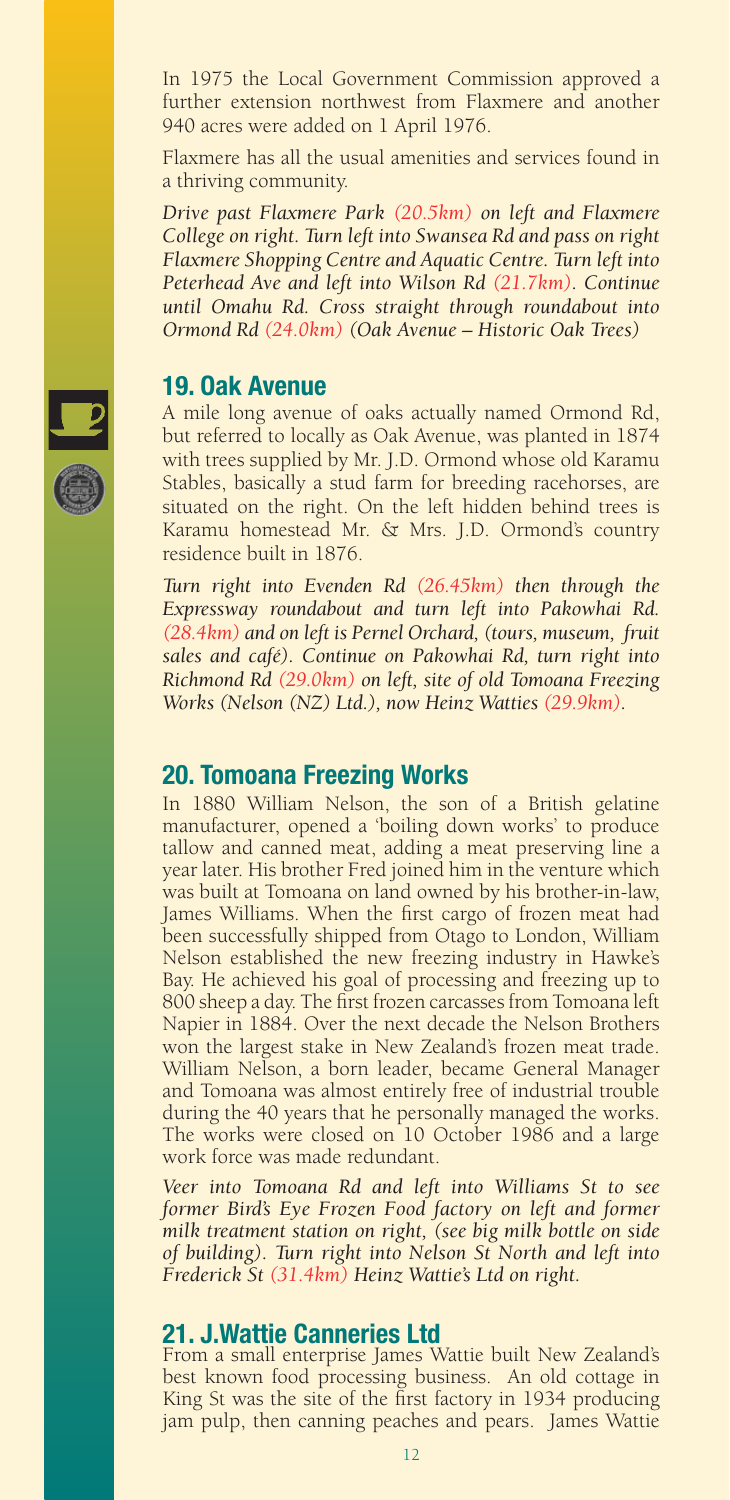formed a company to build a modern facility and a three year contract was negotiated for the sale of 150,000 cases of canned produce. He also won a wartime contract to send canned goods to British and American troops. James Wattie was knighted in 1966. J.Wattie Canneries Ltd bought a number of other food processing operations through the 1960's. By 1971, Wattie's, then called Wattie Industries Ltd, was at the forefront of the food industry in New Zealand with the promotional slogan "It Must Be Wattie's". Wattie Industries Ltd was then headquartered in what is now known as Lowe House (Cnr King St & Fitzroy Ave). In 1988, Wattie Industries Ltd was acquired by Goodman Fielder to become Goodman Fielder Wattie Ltd, and then in 1992 the Wattie's business units were purchased by Heinz to form Heinz Wattie's Ltd.



*'Watties' Heinz Wattie's Ltd Archives*

*Cross railway line and pass through traffic lights (32.0km) into Grove Rd opposite and on right pass Splash Planet (formerly Fantasyland), (33.1km) Windsor Park Sports fields then veer into Windsor Ave. Karamu High School on left and on right Hastings Top 10 Holiday Park (former Windsor Park Camping Ground and Baths)(34.0km).* 

#### **22. Windsor Park**

In the early planning of Hastings an area had been set aside in the eastern side for a park. In 1912 the Borough Council purchased some 40 acres from Mr J Beatson and the park was named Beatson's Park until 1935 when it was renamed Windsor Park to mark the silver jubilee of King George V. It became the home of the Parkvale Golf and Tennis Clubs and the Windsor Park Camping Ground. It featured a swimming pool and boating lake with a stream crossed by a number of attractive arched bridges built from demolition materials from the 1931 earthquake. After World War II, Greater Hastings developed a number of initiatives under the leadership of H.B.Poppelwell. Of these the Easter Highland Games and the development of a theme park, known as Fantasyland, were both based on the park. This development continued, to become the water feature Splash Planet.

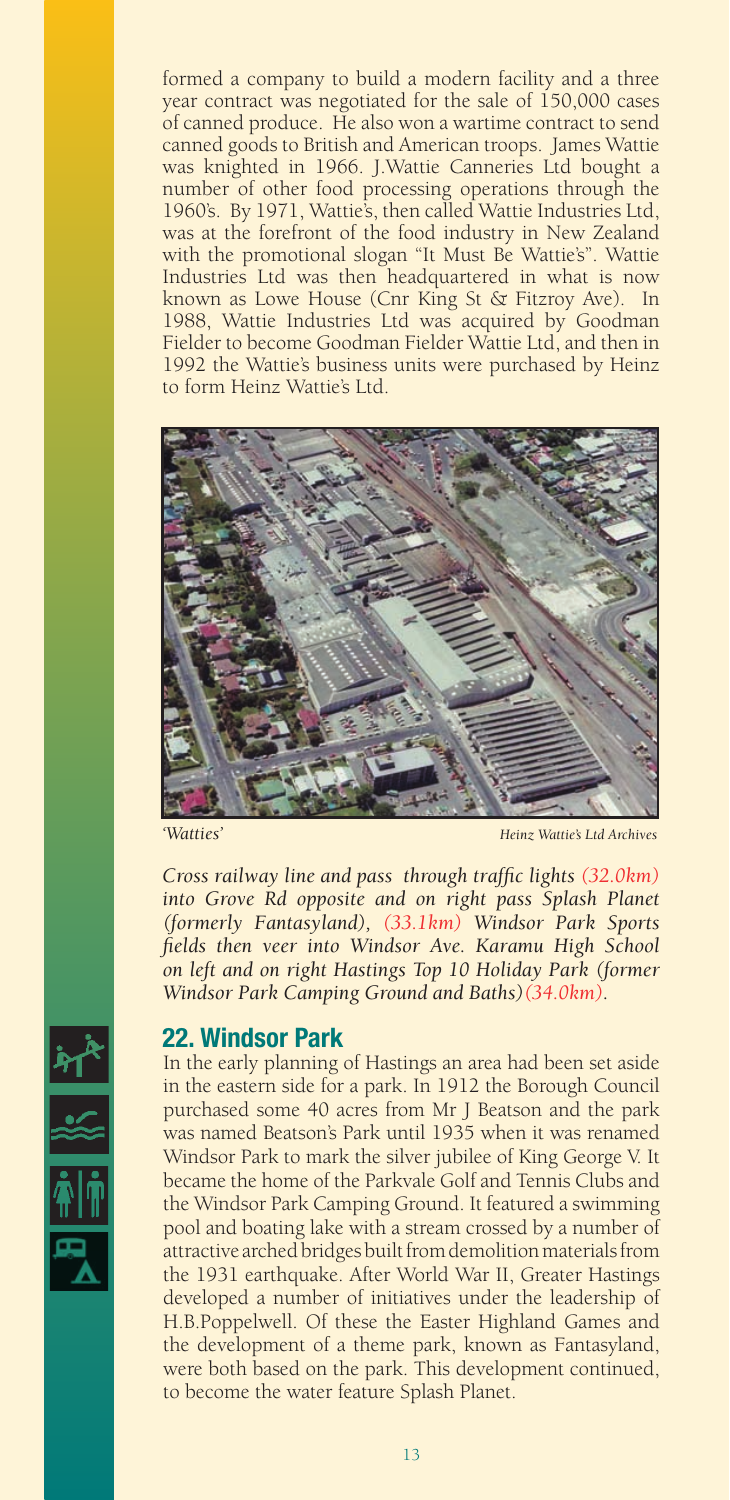

*Fantasyland - Windsor Park NZ Aerial Mapping Ltd*

*Turn right into St Aubyn St East passing Vidal Winery on left (34.7km).* 

## **23. Vidal Estate**

Anthony Joseph Vidal arrived in New Zealand from Spain in 1888 at the age of 22 years. He purchased this site in 1905 and converted the existing stables into a cellar and planted grapevines. In 1976 the winery was purchased by George Fistonich of Auckland based Villa Maria Wines. In 1979 New Zealand's first vineyard restaurant was opened here at Vidal Estate.



*Early Vidal Winery Vidal Vidal* 

*Continue on and turn left at Willowpark Rd North roundabout, then past Queen's Square on left with historic oak tree planted 22 June 1897 (35.4km) celebrating 60 years of Queen Victoria's reign (see plaque). (Note names of streets in this area Queen, Alexandra, Princes, Albert, Victoria). Turn right into Queen St East (35.5km) and left into Miller St and view facade of Sacred Heart Catholic Church (Former wooden church destroyed by fire).*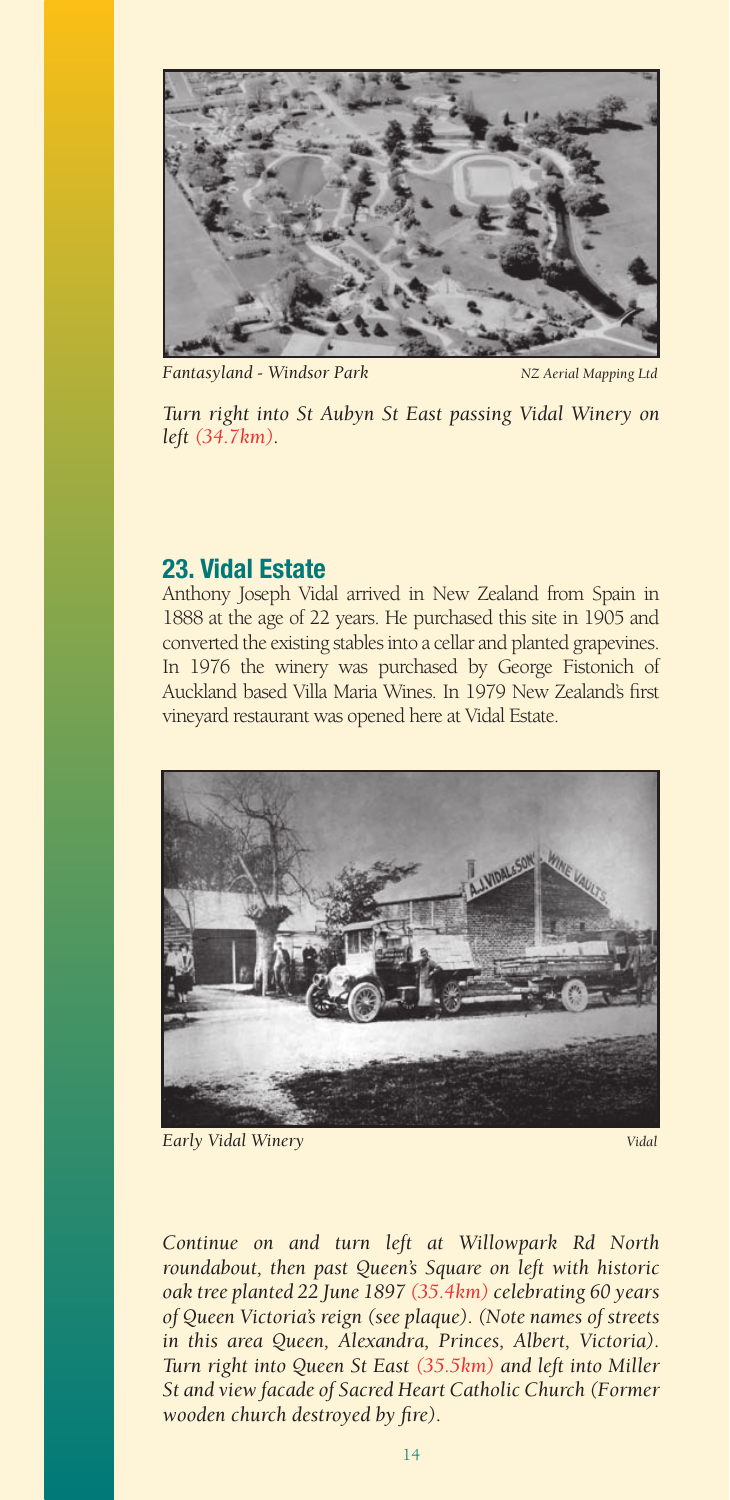

*Sacred Heart Catholic Church c1895 Hastings Library*

## **24. Sacred Heart Catholic Church**

The first Catholic church opened on this site in 1882. As the congregation numbers increased the building was moved to be replaced in 1894 by a splendid wooden Gothic style church which served until 1992 when it was destroyed by fi re.

The latest Spanish Mission style building, designed by Hawke's Bay architect – Paris Magdalinos, was opened in 1996. Of note is the stained glass window designed by local artist Jacob Scott. The window depicts 'a view over Hawke's Bay as seen from the eye of a flying hawk'.

*Turn left into Heretaunga St East and right into Riverslea Rd South (36.1km) (Note row of golden totara trees). Turn right into Oak Rd then left into Elm Rd (crossed roads known as "Knowles' Folly"). – Two suburban sections were bought by storekeeper E.W.Knowles from Thomas Tanner in 1884 and subdivided. The subsections failed to conform to the established grid system or the standard 100 link street width causing much consternation. Turn right into Riverslea Rd South and pass Akina Park on right. Turn right into Murdoch Rd East (37.5km). On left, Riding for Disabled Centre.*

## **25. Riding for the Disabled**

In the late 1960s Tom Aitcheson, after returning from the UK where he had observed the work with the disabled, started riding groups at Waipukurau and Pukeora. This gave the incentive for the late Mary Shaw to start a local group at a site near Pakipaki, south of Hastings, later moving to this location. The group became affiliated with the National Association in 1972. After a number of name changes it adopted, in 2002, the name - The Hastings Group, Riding For The Disabled Assn Inc.

The 27th March 1999 saw the Grand Opening of this new site. The covered arena was the first in Hawke's Bay and is also used by local able-bodied riders. Horses of all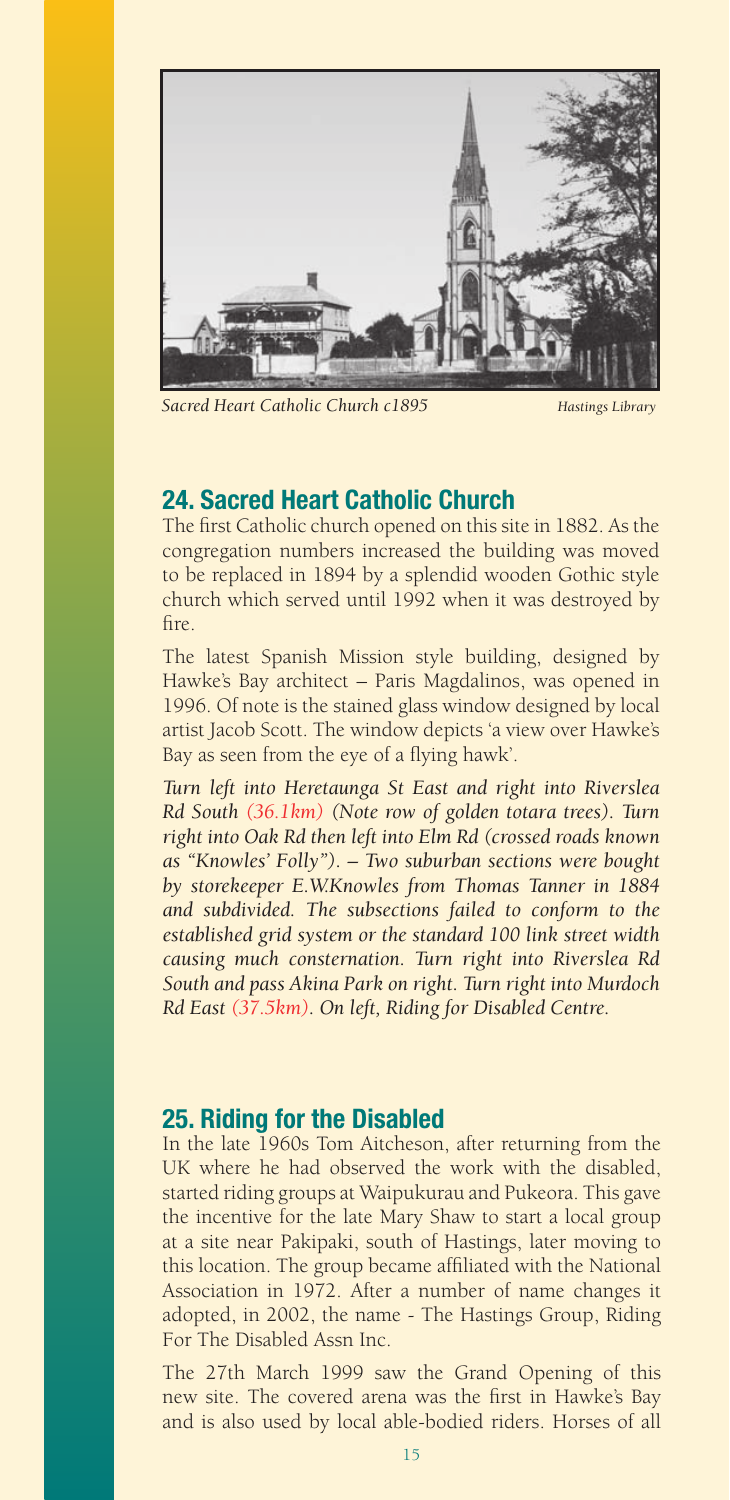disciplines are exercised here, Hunters, Racehorses, Show jumpers, Dressage, Eventers and those learning "Natural Horsemanship". Several visiting riding coaches use the arena at regular intervals for clinics and seminars.

*Turn right into Karamu Rd South past Hastings Boys' High School (former Hastings High School)(38.6km) on right.* 

## **26. Hastings Boys' High School**

The first government school established in Hastings opened as the Hastings District School, opposite Holt Place in St Aubyn St East, in 1875 with a roll of 7 rising to 38 a year later. As attendances increased, the site for a larger school on the corner of Southampton St East and Karamu Rd South (now site of Hastings Central School) was donated by Thomas Tanner in 1879 and new buildings erected. By 1901 the roll had grown to more than 600.

On the morning of 22 August 1904 there were 35 postprimary pupils at the district school, when the chairman of the school committee, Mr. W.C. Maddison, formally declared the establishment of Hastings District High School. Most of those Hastings children who qualified for secondary education were joined by others from the surrounding area and the high school opened in September 1904 with a roll of 43. This group was taught by a senior teacher at the district school. On 1 October 1922 the Hastings Technical High School with a roll of 123 was opened on a nearby site under W.A.G. (Wag) Penlington. The primary classes continued as Hastings Central School.

Penlington's cousin, government architect, George Penlington, designed a "Cape Dutch" styled building with an entrance flanked by white Doric pillars. The new school opened on this site, as Hastings High School, with 246 pupils in 1926 growing to a roll of 916 in 1955. At that time the boys' and girls' schools were separated to become Hastings Boys' High School and Hastings Girls' High School. The latter was opened in Pakowhai Road in March 1956 with Miss C. Miller principal and Miss Trotter deputy.



*Hastings District High School 1908 Alexander Turnbull Library*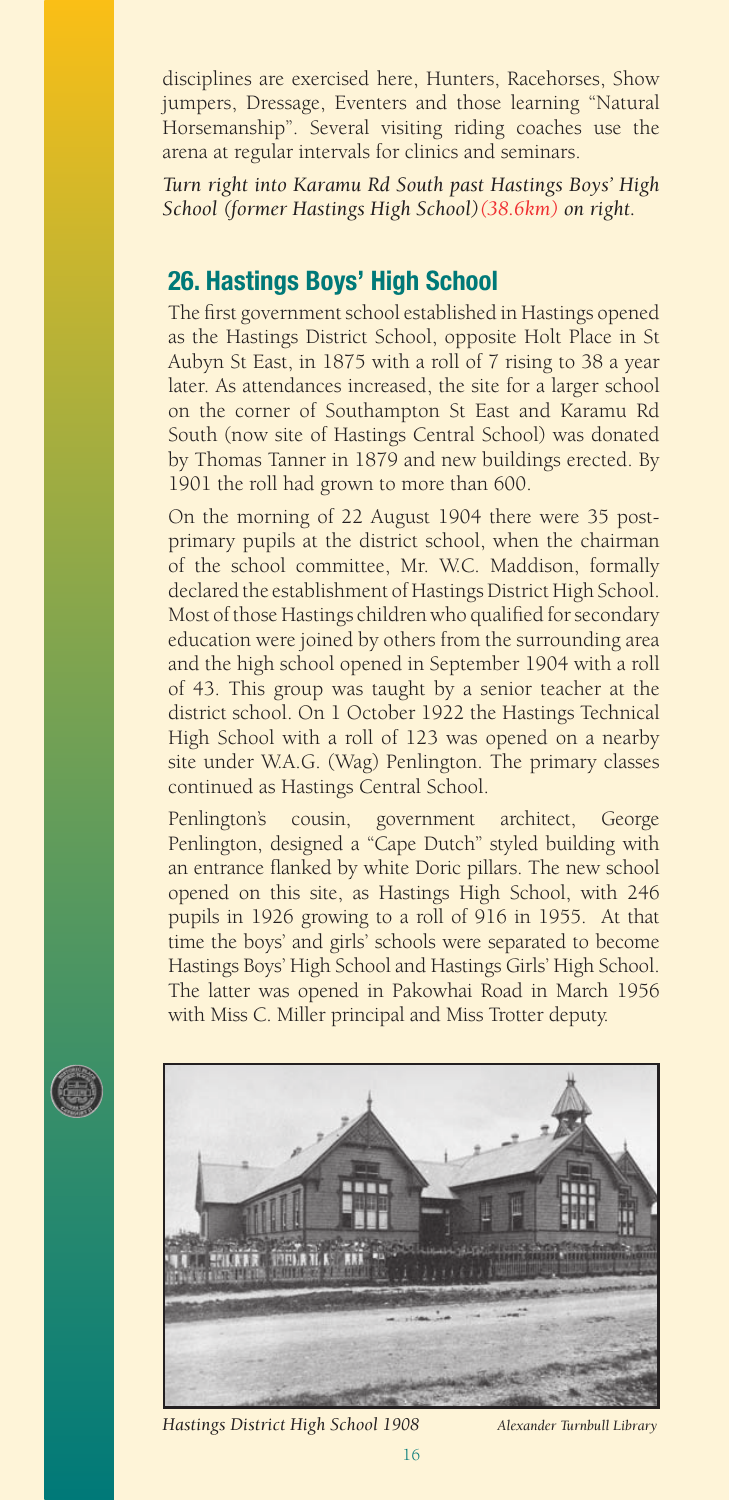



*Hastings High School 1927 HBHS* 

## **27. The Gas Works**

On a site opposite the district school and adjacent to the railway the Napier Gas Company built a plant to supply gas to Hastings. The Town Board ordered six lanterns on cast iron posts and the gas was turned on in October 1887. Many homes in Hastings were supplied from the old coal gas retorts and the red painted gasometer stood out as a landmark until the reticulation of the Kapuni natural gas in 1983 when East Coast Gas Supply Ltd opened the pipeline from Hastings to a power station at Whirinaki, north of Napier. The modern plant still occupies this site.

*On left across railway line another view of racecourse. Continue on across Southampton St and view on left old Hastings Police Station building dated 1886, (entrance facing Lyndon Rd East).* 



*Old Hastings Police Station Don Trask*

# **28. Old Police Station**

This small building was originally the office of the first police station in Hastings and was sited behind the present station. It was built in 1886, and Hastings has the honour of being the only city in the country to have had a police presence on